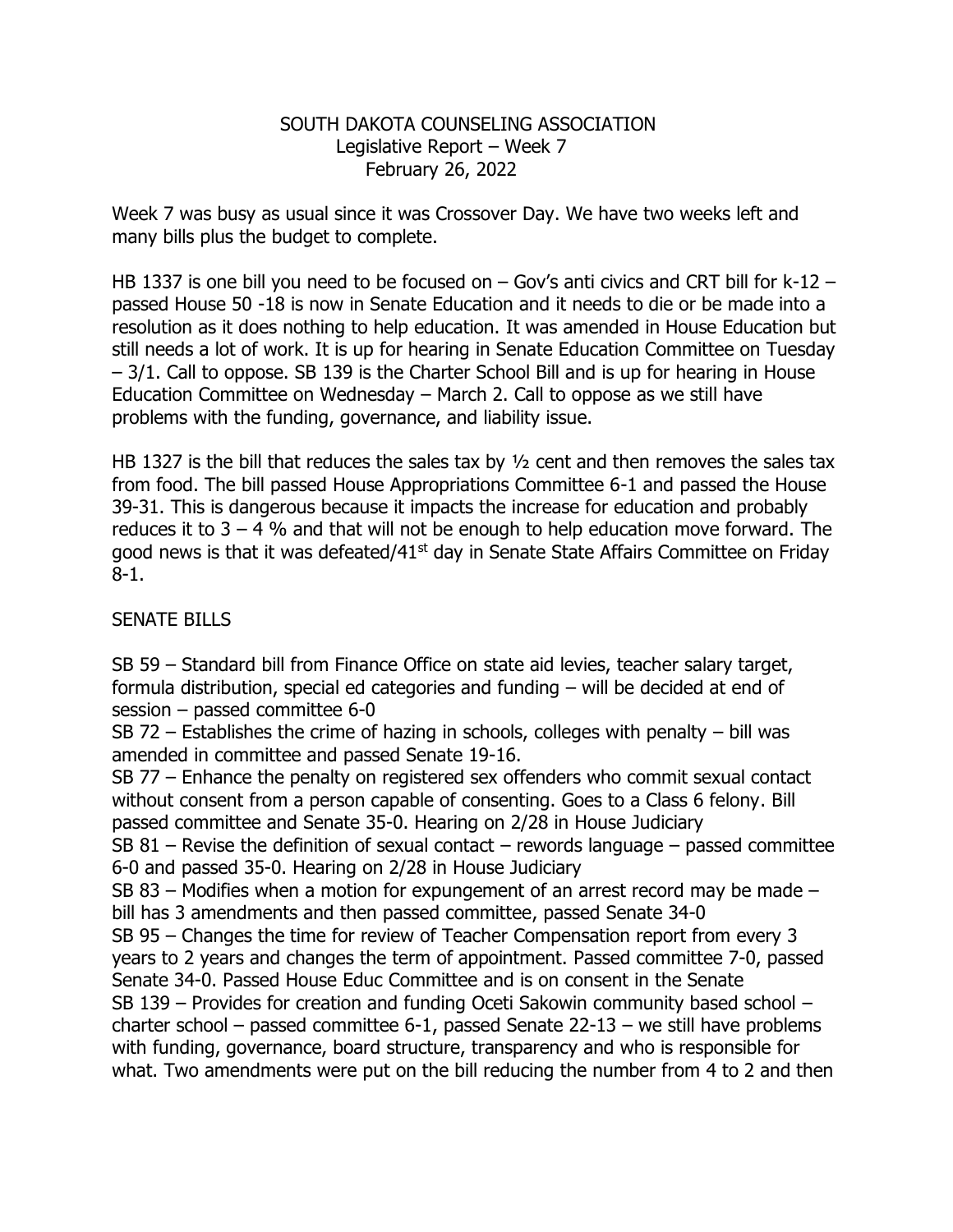allowing sponsoring district to accept or deny the application if it is complete. It now goes to the House.

SB 141 – Title bill for retirement

SB 143 – Title bill for education – passed 32-0 – Now in the House to use if needed SB 167 – Clarify the certification process for teachers and school administrators – deals with violation of code of ethics – amendment was agreed too, and bill passed committee and passed Senate 32-0. Bill passed House Educ Committee 6-0 and is on consent on Senate floor

SB 198 – Revise provisions related to juvenile offenders  $-$  it is time to revisit this program – bill passed committee 8-1, fiscal note requested passed Senate 22-13 – should support. Bill is now in House.

## HOUSE BILLS

HB 1012 – Gov's bill on Critical Race Theory – all education groups are opposing as this is not happening in SD. Bill was hoghoused to be a bill affecting only higher education and technical schools. Section 1 was amended out and amended again at the end so bill really does nothing. Title was amended so now CRT isn't even mentioned in the bill – passed committee and passed House 54-14. Hearing in Senate Educ on Tuesday – 3/1 HB 1026 – Prohibits eligibility for a suspended imposition of sentence for crime of rape – was amended to deal with underage kids charged with rape and then passed committee  $11-1$  – passed House 64-0 – bill was killed/41<sup>st</sup> day in Senate committee 4-3 HB 1052 – Places limits on enforcement of federal laws related to guns and ammunition – we need to watch this as sponsor may try to change federal law on domestic violence or in schools - this bill needs to have an amendment as it affects Domestic Violence federal grants. This bill has been here before. Bill was deferred and is being worked on – bill passed committee and amendment will be offered on the House floor to deal with DV – bill was killed on House floor 28-39.

HB 1068 – Bill to clarify the processing of sexual assault kits performed on 16 & 17 year olds – still requires mandatory obligation in law – passed committee 12-0 and passed House 67-0 on consent. Bill was amended in Senate committee and passed Senate. House failed to concur so both houses will appoint a conference committee and try to figure out a compromise – Conf committee meeting on 2/28

HB 1080 – Extending the teacher compensation meeting the salary level of 2017 – there is no percentage of money going to teacher salaries as schools need flexibility to also raise salaries of non-certified personal and others – cooks, nurses, counselors, aids – amended to take out unnecessary language on 85% and then passed committee and passed House 65-1. Passed Senate committee and then ran into trouble on the Senate floor. Some senators want to increase the target salary from 2017, which is the base for the 1/2 sales tax, to reflect current inflation and state aid increases. Everything was worked out so bill passed Senate as it was in the House – 29-6. Gov signed HB 1110 – Appointment of a quardian or special advocate for abused or neglected child – changing the shall to mayThere are two judicial districts that have trouble getting CASA volunteers to help with kids in court – amended to include appointment of a